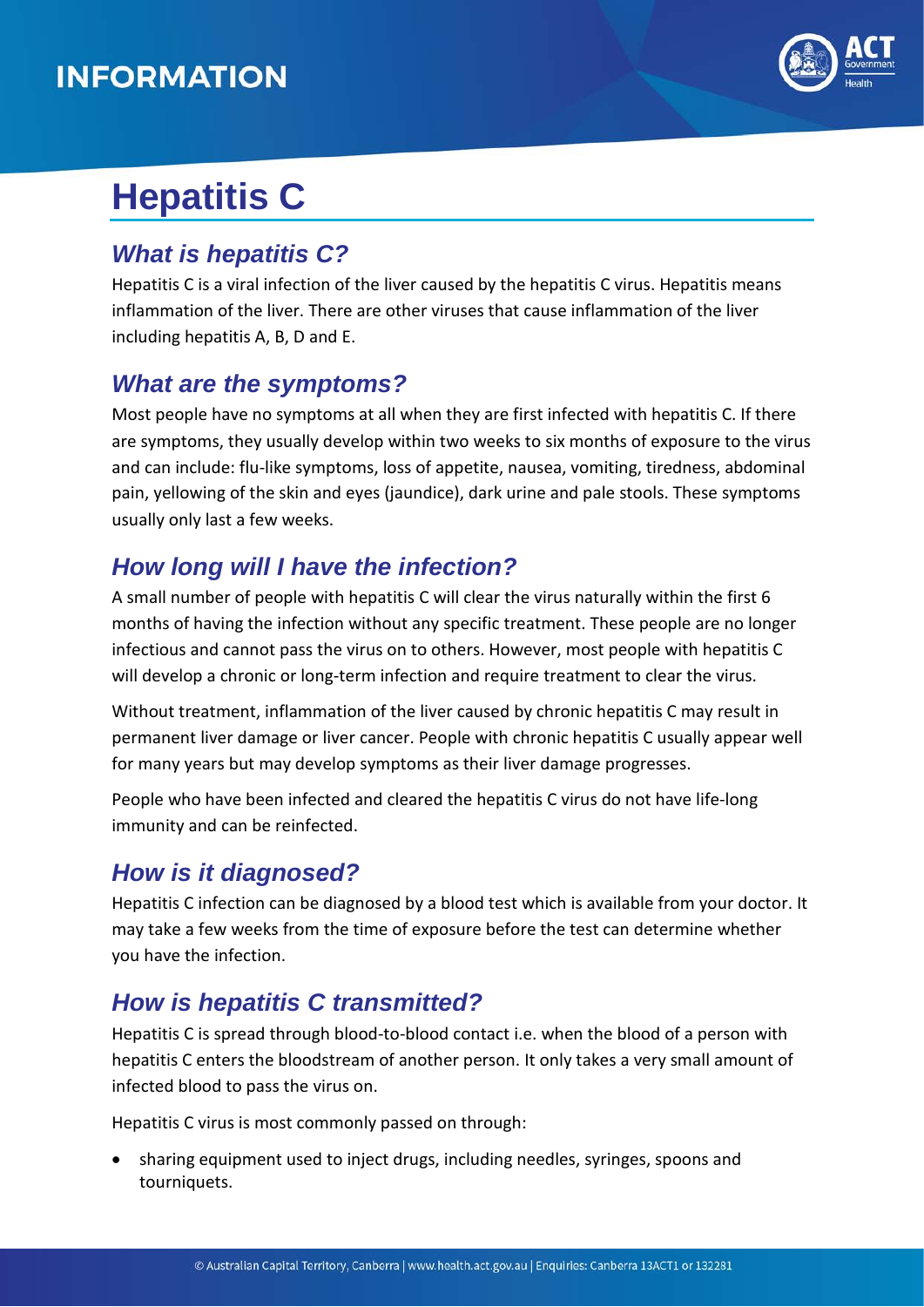

The virus may also be passed on by:

- exposure to non-sterile tattooing, piercing or acupuncture equipment e.g. tattooing within correctional facilities;
- accidental needle-stick injury or blood splash e.g. in the health care setting;
- sharing personal items which have blood on them such as toothbrushes or razors;
- exposure to blood through direct contact with an open wound or cut;
- from mother to baby during pregnancy or at the time of birth; and
- during breastfeeding if the mother's nipples are cracked or bleeding.

While it is generally not considered a sexually transmissible infection, hepatitis C can be passed on during sex if there is potential for blood-to-blood contact e.g. anal sex without a condom.

#### *Who is at risk?*

Those most at risk of hepatitis C infection include:

- people who inject drugs;
- people who are exposed to non-sterile tattooing, piercing or acupuncture equipment;
- people who have sexual contact involving even microscopic amounts of blood;
- people who have received a blood/tissue donation or undergone a medical procedure overseas if infection control practices are poor; and
- people who have received a blood/tissue donation in Australia prior to 1990.

Hepatitis C virus testing of blood donations was introduced by Australian blood banks in February 1990. The risk of acquiring hepatitis C through blood transfusions in Australia is now extremely low.

#### *How can hepatitis C be prevented?*

There is no vaccine for hepatitis C. The only way to prevent acquiring hepatitis C is to avoid exposure to infected blood.

Hepatitis C can be prevented by:

- never sharing injecting equipment. Only use sterile injecting equipment once and dispose of it safely after use;
- ensuring that practitioners performing tattoos, piercing and acupuncture use sterile equipment and are licensed;
- not sharing razors, toothbrushes or other personal items which can transfer blood;
- always wearing gloves and protective clothing when dealing with blood or body fluids to ensure that blood does not come in contact with the skin; and
- always using condoms with new or casual sexual partners or for sex that might involve blood-to-blood contact.